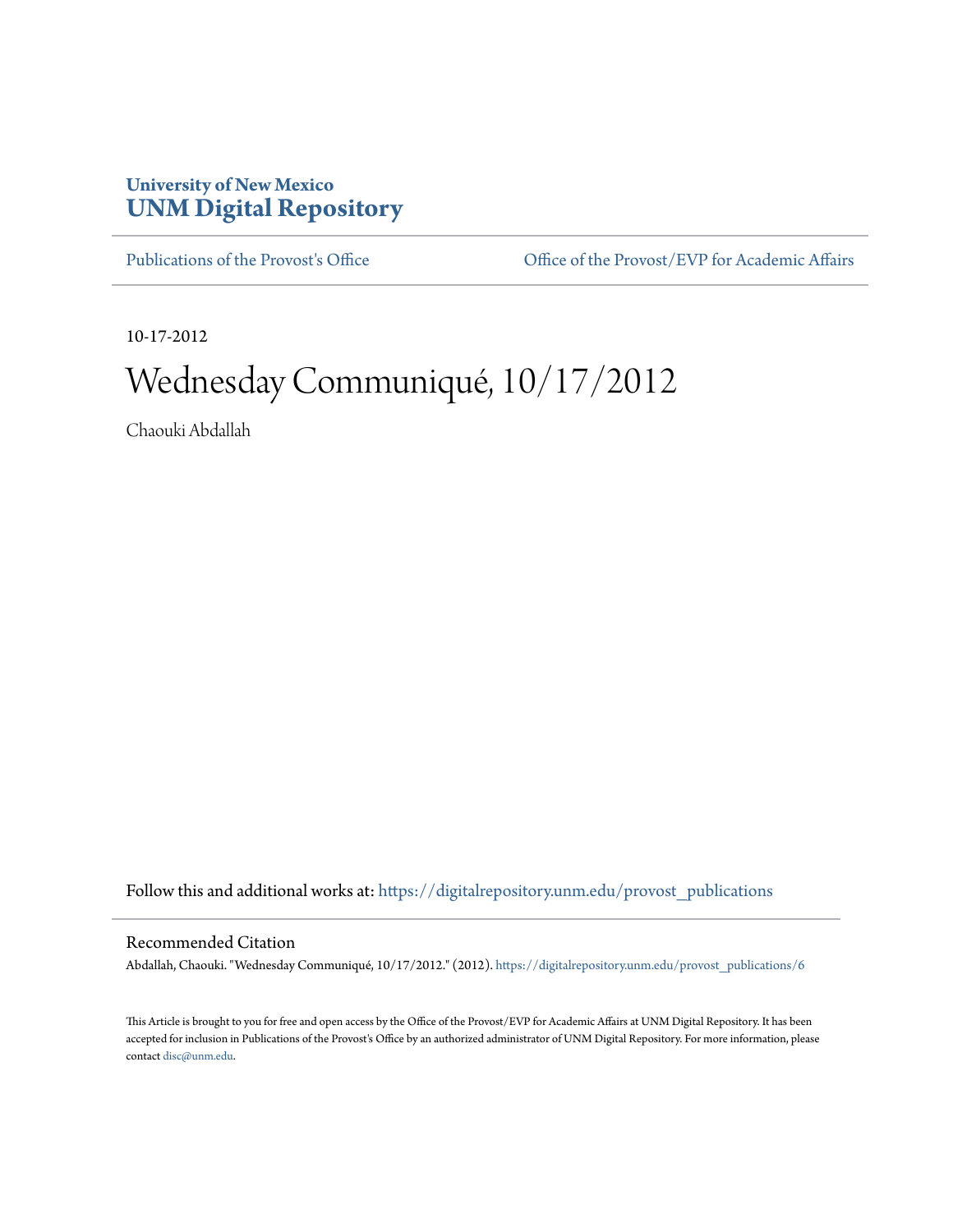

### *WEDNESDAY COMMUNIQUÉ*

#### **October 17, 2012**

**RCM History:** As we start our internal discussion about Responsibility Centered Management (RCM), I thought it would be beneficial to review the history of such models (http://harvardmagazine.com/2004/05/harvard-a-to-z.html):

"Used throughout [Harvard] University, the acronym ETOB stands for Every Tub on its Own Bottom. This axiom, coined in the early nineteenth century, is the bedrock of a highly decentralized system of financial management. In Harvard parlance, a *tub* is a high-level institutional unit—one of the 10 faculties, for example, or the central administration. All told, there are 52 tubs and countless sub-tubs. Each is expected to be self-financing: to prepare its own budgets, raise its own funds, and keep itself solvent. Though the University has no central budget, it does, paradoxically, have a central Budget Office. That office reviews the proposed budgets of the tubs and submits them to the Harvard Corporation, adding its recommendations for approval. The Corporation traditionally approves only individual budgets, not an aggregate for the University as a whole. And although the Budget Office compiles University-wide figures, it does so for informational—not operational—purposes. In theory, the central administration bears no responsibility for the solvency of any faculty, museum, or other University institution. In actuality, there are times when it does intervene. Examples might include founding a new institute or research center, rescuing a school or program that is experiencing protracted financial trouble, or subsidizing essential activities that cannot otherwise be supported. In some cases the administration acts as banker and makes loans, at interest, to a needy faculty or institution. In other cases it may make outright grants from its own funds."

The chief justification for the system is that it encourages initiative and self-reliance. It also gives the various faculties the utmost freedom to pursue their academic goals as they see fit. Among the negative aspects of ETOB are the territorial jousting that impedes interaction among faculties and fosters duplication of academic effort. ETOB also means that the central administration has far less authority than it otherwise might. Finally, the system is fussy and bureaucratic; the internal billing and transfer procedures are onerous and at times may be carried to what may seem absurd extremes.

**This Time May be Different (or not**): Higher education has gone through many crises before. I am often reminded that there are few human institutions that are older than 500 years old but that 23 such institutions are universities. The oldest is the Catholic Church but I was recently told that while the Church survived as a single institution for more than 1100 years, it then started to fracture between east and west before splintering into many parts. Some believe that we are at a similar stage in higher education while others counsel calm, as described in the attached: http://www.theatlantic.com/national/archive/2012/10/lets-calm-down-about-higher-education/263115/

**The More Things Change…** In 1869, Charles W. Elliott wrote an article comparing technical and liberal arts education (http://www.theatlantic.com/magazine/archive/1869/02/the-new-education/309049/). The article is timely again as we discuss the value of college education. To quote: "But the American university has not yet grown out of the soil, and we are rather meeting a theoretical than a practical objection. The incidental remark may be permitted, that a university, in any worthy sense of the term, must grow from seed. It cannot be transplanted from England or Germany in full leaf and bearing. It cannot be run up, like a cotton-mill, in six months, to meet a quick demand. Neither can it be created by an energetic use of the inspired editorial, the advertising circular, and the frequent telegram. Numbers do not constitute it, and no money can make it before its time….When the American university appears, it will not be a copy of foreign institutions, or a hot-bed plant, but the slow and natural outgrowth of American social and political habits, and an expression of the average aims and ambitions of the better educated classes. The American college is an institution without a parallel; the American university will be equally original."

**The Clothesline Paradox:** "If you put your clothes in the dryer, the energy you use is measured and counted, but if you hang them on the clothesline to be fried by the sun, the energy saved disappears from our accounting!" This is